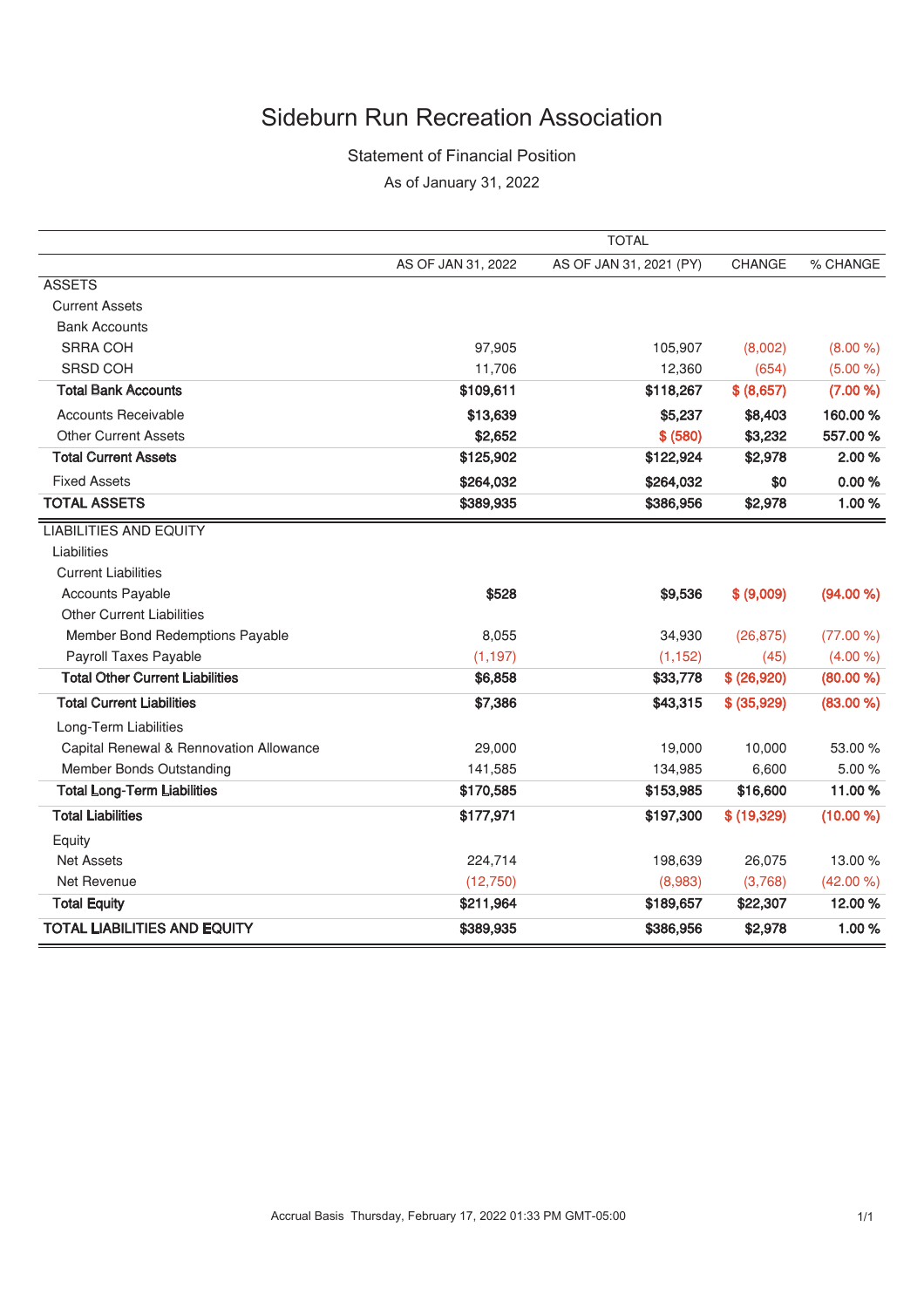# **Sideburn Run Recreation Association**

### **Statement of Activity**

October 2021 - January 2022

|                                     |                     | <b>TOTAL</b>             |             |             |
|-------------------------------------|---------------------|--------------------------|-------------|-------------|
|                                     | OCT 2021 - JAN 2022 | OCT 2020 - JAN 2021 (PY) | CHANGE      | % CHANGE    |
| Revenue                             |                     |                          |             |             |
| Admin Fees Income                   | 25                  | 265                      | (240)       | (91.00 %)   |
| <b>Donation Income</b>              |                     | 878                      | (878)       | (100.00 %)  |
| Dues Income                         | 605                 | 2,859                    | (2, 254)    | (79.00 %)   |
| <b>Facility Rental Income</b>       |                     | 188                      | (188)       | (100.00 %)  |
| Merchandise Sales Income            | 25                  |                          | 25          |             |
| Participant Fee Income              |                     | (437)                    | 437         | 100.00%     |
| <b>Total Revenue</b>                | \$655               | \$3,753                  | \$ (3,098)  | (83.00 %)   |
| Cost of Goods Sold                  |                     |                          |             |             |
| <b>Credit Card Processing Fees</b>  | 0                   | 28                       | (28)        | (98.00 %)   |
| <b>Total Cost of Goods Sold</b>     | \$0                 | \$28                     | \$ (28)     | (98.00 %)   |
| <b>GROSS PROFIT</b>                 | \$655               | \$3,725                  | \$ (3,070)  | (82.00 %)   |
| Expenditures                        |                     |                          |             |             |
| General & Administrative Expenses   | 8,732               | 12,780                   | (4,048)     | (32.00 %)   |
| <b>Operating Expenses</b>           | 7,130               | 1,010                    | 6,120       | 606.00%     |
| Sales & Marketing Expenses          |                     | 21                       | (21)        | (100.00 %)  |
| <b>Total Expenditures</b>           | \$15,862            | \$13,811                 | \$2,052     | 15.00%      |
| NET OPERATING REVENUE               | \$(15,208)          | \$(10,086)               | \$ (5, 122) | (51.00 %)   |
| Other Revenue                       |                     |                          |             |             |
| <b>Bond Activity</b>                | 2,435               | (40)                     | 2,475       | 6,188.00%   |
| Interest Income                     | 27                  | 58                       | (30)        | (53.00 %)   |
| <b>Total Other Revenue</b>          | \$2,462             | \$18                     | \$2,445     | 13,843.00 % |
| <b>Other Expenditures</b>           |                     |                          |             |             |
| Late Payment Expense                | 5                   | 35                       | (30)        | (86.00 %)   |
| <b>Reconciliation Discrepancies</b> |                     | (1,516)                  | 1,516       | 100.00%     |
| Taxes - Income                      |                     | 396                      | (396)       | (100.00 %)  |
| <b>Total Other Expenditures</b>     | \$5                 | \$(1,085)                | \$1,090     | 100.00%     |
| <b>NET OTHER REVENUE</b>            | \$2,457             | \$1,103                  | \$1,354     | 123.00%     |
| <b>NET REVENUE</b>                  | \$(12,750)          | \$ (8,983)               | \$ (3,768)  | (42.00 %)   |